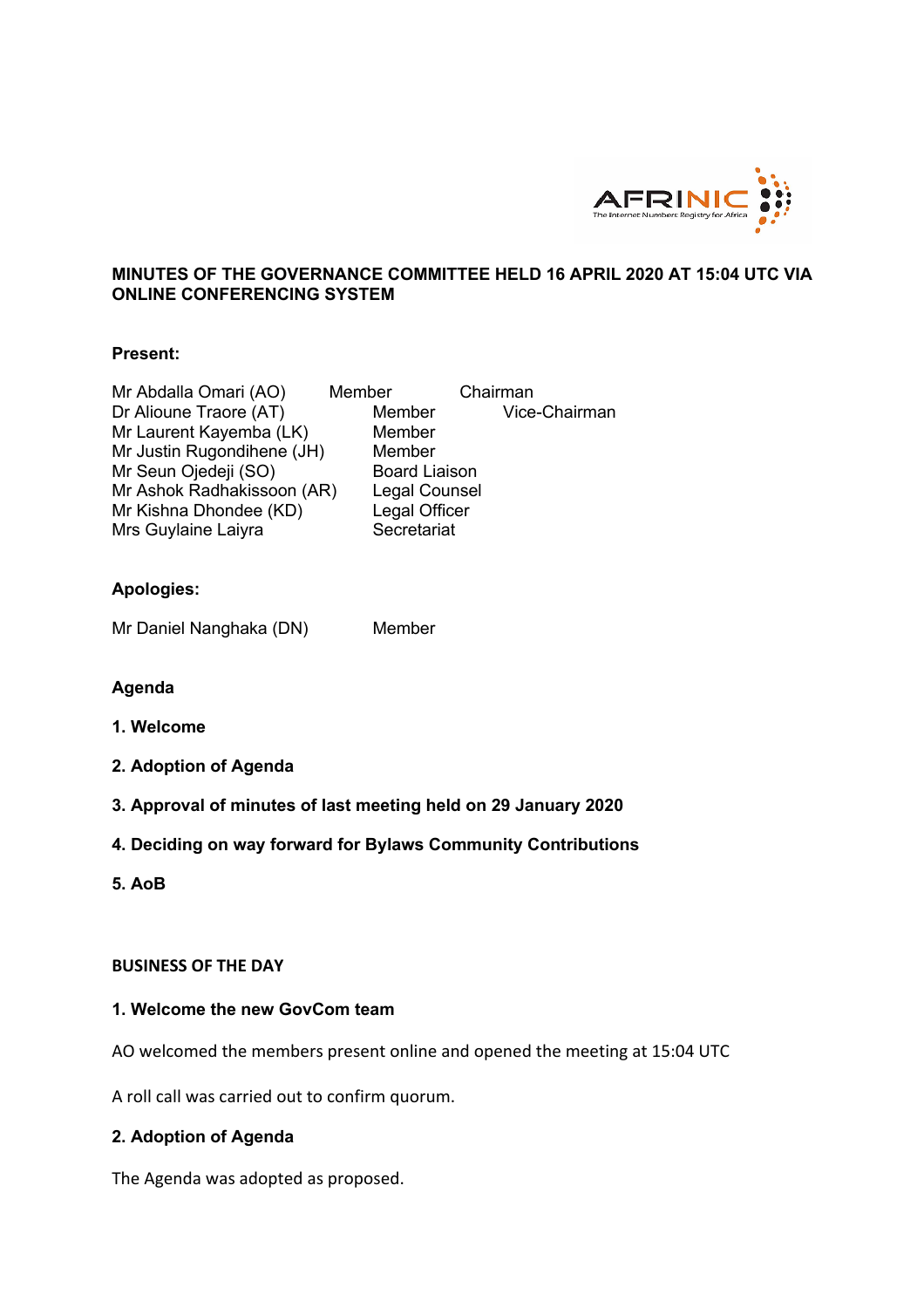## **3. Approval of minutes of last meeting held on 29 January 2020**

The Minutes of the meeting held on 29 January 2020 was approved with amendments. Proposed AT. Seconded AO.

#### **4. Deciding on way forward for Bylaws Community Contributions**

The Committee took note that the call for comments within the community on the Bylaws Review ended on 31 March 2020. The Secretariat has updated the table of inputs received from the community and the members of GovCom. It is further noted that there are little contributions from the community and the Committee has to consider other approaches to generate more feedback from the community at large.

The present crisis of COVID19 has hampered the work plan and the occurrence of the faceto-face meeting to draft the first revised Bylaws document.

The Committee discussed on the way forward with regards to the Bylaws Review and the challenges in receiving comments from the community.

The Committee debated on the need to identify areas of weaknesses in the Bylaws and issues that should be addressed before reaching to the community for any further inputs. Ideally, a first draft Bylaws document has to be compiled and made available to the community for comments.

The Committee agreed that they should reach individual or group of members of community via email and seek their comments on the Bylaws.

The Legal Counsel pointed out that the Bylaws is an important working document that allow AFRINIC to operate as per the Companies Act and also for the organization to move towards the future. The Bylaws review should take into consideration challenges that the company faced in its day-to-day operations, for examples issues in terms of allocation of resources, legacy resources, requirements for members to operate from the continent, proxy, voting, AGMM, the status of the company. The Bylaws document is a framework to improve the services, do better in the future, and correct any processes that are in place but not the right approach.

After discussion, the Committee was of the opinion that the Management and the Legal Team of AFRINIC has better position to highlight the challenges that the company has to face in its operations and that can be remedy through changes in the Bylaws.

Management to provide challenges and experiences over the years that can be collated and addressed to GovCom.

The Committee agreed to proceed as follows as the next steps in the Bylaws Review process;

1. to inquire with the AFRINIC Management on the kind of challenges and experiences that they have been facing over the last 3 -4 years and whether it can be regulated by the Bylaws; 2. to liaise with the community and ask their views on specific sections of the Bylaws;

3. to sample out groups of established committees/individuals within the community, like for examples the Council of Elders, past Board Members, former staff, former community leaders like PDP Co-Chairs and to send personalized request to them for their views;

4. and the Legal Team will draft the revised Bylaws proposal based on the mass inputs will be received. All the inputs will be assessed and incorporated in the existing Articles of the Bylaws or new provisions of the Bylaws.